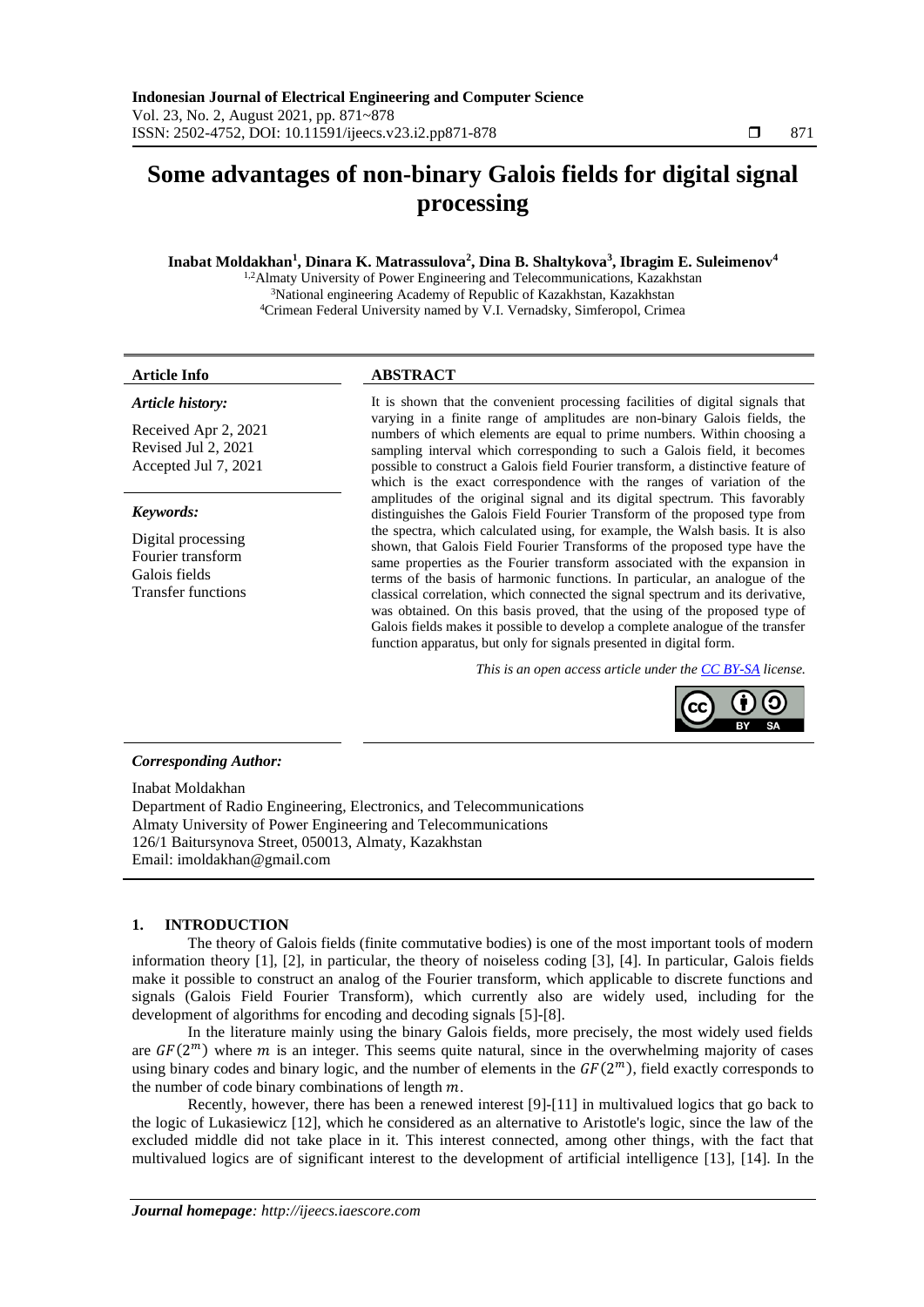literature there are numerous works proving the advantages of using ternary logic [15]-[17] in information theory, and here appears a natural analogue of the widely used binary unit of information measurement bits, called "trit". It is also pertinent to note that non-binary Galois fields also find application for the implementation of encoding and decoding procedures [18]-[21].

However, the possibilities of using multivalued logics have one more aspect, which has not yet received sufficient attention in the literature. Namely, multi-valued, in particular, ternary logic is a promising means of slowly changing signals [22] analyzing (more broadly, signals with a limited derivative). This line of research seems to be quite important, firstly, because many signals, for example, registered by monitoring systems [23], [24], really change rather slowly to the point that they described by functions with  $\varepsilon$ -coverage (the difference between signals at the next and previous unit of time by the module does not exceed one). Second, as shown in [20], consideration of slowly varying signals makes it possible to reveal the relationship between the rate of signal change and the spectral sub-bands in which the signal carries the corresponding information. Specifically, in the cited work, it is shown that the spectral range, in which concentrated the spectrum of a signal which is possessed of  $\varepsilon$ -coverage, is naturally divided into three sub-bands, two of which carry information about signal variations with an amplitude reduced to unity. This representation of signals turns out to be closely related to ternary logic [22], which serves as one more argument in favor of its use. This question can be posed even more broadly. Specifically, in this work shown that non-binary Galois fields also have very significant advantages for digital processing of discrete signals of finite amplitude (which, strictly speaking, include all signals actually used in practice).

# **2. THE USAGE OF GALOIS FIELDS TO DESCRIBE DISCRETE SIGNALS WITH A FINITE RANGE OF AMPLITUDES VARIATION**

Any discrete signals which using in practice, vary over a finite range of amplitudes. For example, the number of signal levels (which are handled by standard microprocessors that carry out analog-to-digital conversion) is equal to 256 levels, which corresponds to the standard analog-to-digital converter (ADC) capacity of 8, although in some cases using ADC of large capacity [25]. Accordingly, in practice using digital signals that correspond to a finite set of levels.

Each of these levels can be associated with an element of some Galois field, on conditions that the number of signal levels corresponds to the number of elements of this field. It is important to emphasize that the transition character from a continuous signal to a discrete signal is a matter of agreement, i.e., the scale of levels and their number, strictly speaking, can be selected based on considerations of convenience.

In particular, as will be clear from what follows, there is a certain scope of functions, for which it is expedient to choose the number of nonzero levels equal to some prime number p. In this case, it is permissible to establish a correspondence between the set of discrete signal levels and the Galois field  $GF(p)$ . We emphasize that a homomorphism of the ring of integers into residue-class rings generates a field (specifically, a Galois field) only if  $p$  is a prime number. In this case, a discrete signal can be considered as a function of time  $q(t)$ , taking values in the  $GF(p)$  field or, when dividing the signal into unite of time, as an ordered  $g_i$ , each part of which is an element of the Galois field, and i is the unit of time number.

Establishing the specified correspondence between the signal levels and the elements of the Galois field is sufficient to construct the Galois Field Fourier Transform. Indeed, for any element  $\zeta$  of an arbitrary Galois field containing  $n + 1$  elements, we have (1).

$$
\zeta^{n+1} - \zeta = 0 \text{ and } \zeta^n - 1 = 0 \tag{1}
$$

Further, one has a general theorem to the sum of primal element degree.

$$
1 + \zeta + \zeta^2 + \dots + \zeta^{n-1} = \begin{cases} \n\text{``}n\text{''}, \zeta = 1 \\ \n0, \zeta \neq 1 \n\end{cases} \tag{2}
$$

where n is the number of nonzero elements in the given Galois field.

This theorem is applicable to any element from any Galois field, since for  $\zeta \neq 1$  one has the relation, which follows from the formula for the geometric progression.

$$
1 + \zeta + \zeta^2 + \dots + \zeta^{n-1} = \frac{1 - \zeta^n}{1 - \zeta}
$$
 (3)

We emphasize that in (3), the number n appears only formally, since the summation should be performed precisely in the sense of addition in this particular field, and n is far from necessarily its element.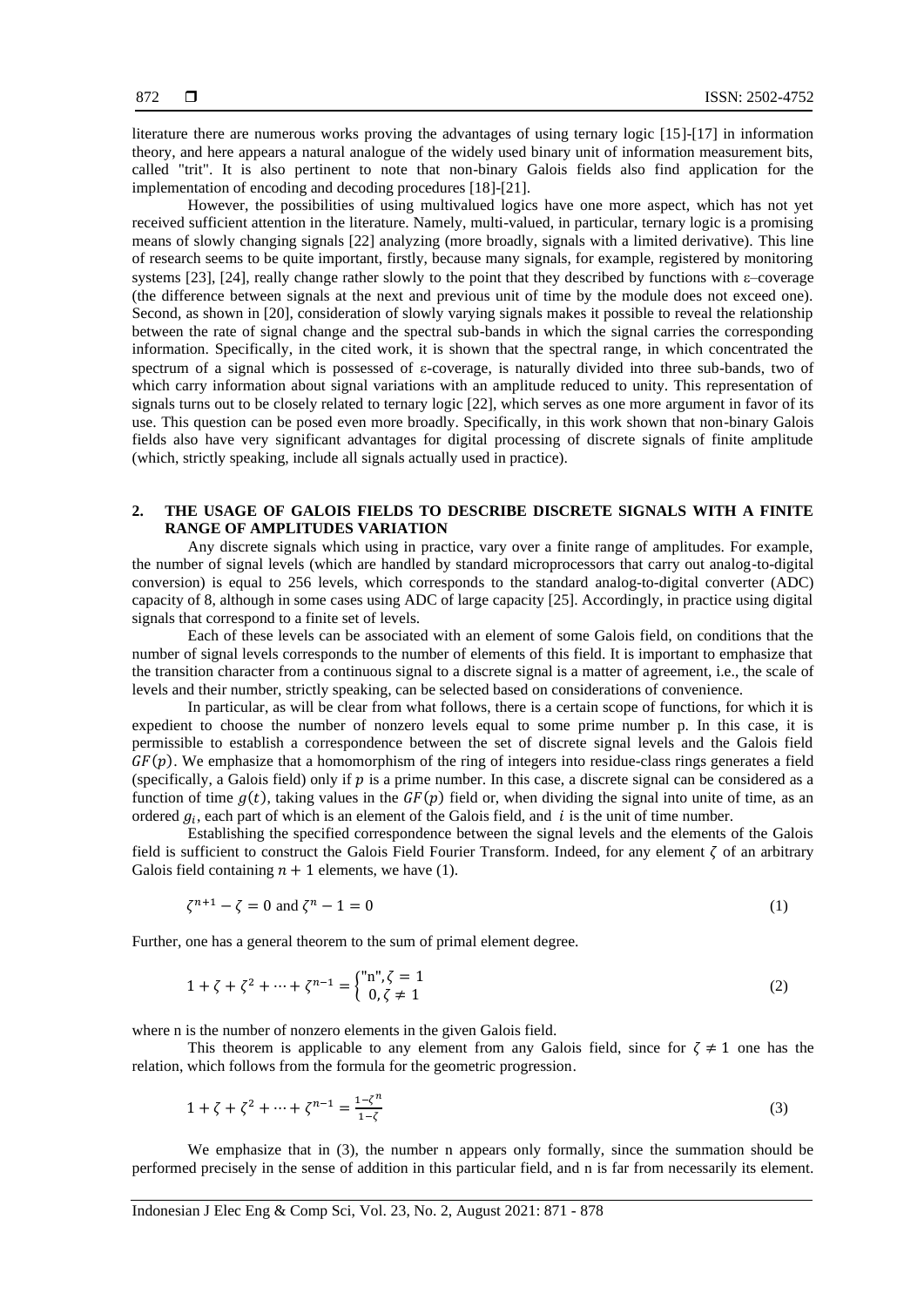The number n in (3), accordingly, is nothing more than a symbol implying the summation of n units. We construct the following sequences, starting from some primitive element  $\theta$ , the degrees of which inclusive to  $(n - 1)$ -th give all nonzero elements of the considered Galois field.

$$
w_1 = (1, \theta, \theta^2, \theta^3, \dots, \theta^{n-1})
$$
  
\n
$$
w_2 = (1, \theta^2, \theta^{2 \cdot 2}, \theta^{2 \cdot 3}, \dots, \theta^{2 \cdot (n-1)})
$$
  
\n
$$
w_{n-1} = (1, \theta^{(n-1)}, \theta^{(n-1)\cdot 2}, \theta^{(n-1)\cdot 3}, \dots, \theta^{(n-1)\cdot (n-1)})
$$
\n(4)

These sequences can also be viewed as functions of discrete time.

−<sub>1</sub>

We emphasize that for the field  $GF(p)$ , by virtue of (1), all the degrees appearing in (12), de facto, do not exceed p. Otherwise, included in them products of integers (degrees) are calculated by  $mod(p + 1)$ . Such sequences, as follows from (4), are precisely  $n = p - 1$ , where *n* is the number of nonzero elements in the used Galois field. Let us supplement the set of these sequences with a sequence consisting only of ones.

$$
w_0 = (1, 1, 1, 1, \dots, 1) \tag{5}
$$

Each sequence (4) formed in accordance with the following rule. Hold fixed some degree  $\theta^k$  of the element  $\theta$ . Accordingly, the  $m$  -th term of the  $k$  -th sequence will be equal to  $\theta^{mk}$ , if we assume that the first term corresponds to the value  $m = 0$ . Sequence (5) also meets this rule if we put  $k = 0$ .

Examples of the form (4) sequences for  $p = 17$  shown in Figure 1. When including (5) into the set (4), obviously, the number of sequences of the considered type will be equal to  $p$  - the number of elements of the considered Galois field. For each of the sequences (4), there is one and only one sequence from this set for which the condition:

$$
\sum_{j=0}^{j=n-1} w_{k_1}^{(j)} w_{k_2}^{(j)} = 1
$$
\n(6)



Figure 1. Examples of  $w_j$  sequence that allow the interpretation as a generalization of the Rademacher functions for different values of  $j$  (the numbers of sequence are indicated on the graphs)

Such sequences can be called conjugate; equality (6) is valid for sequences with numbers satisfying the condition:

*Some advantages of non-binary Galois fields for digital signal processing (Inabat Moldakhan)*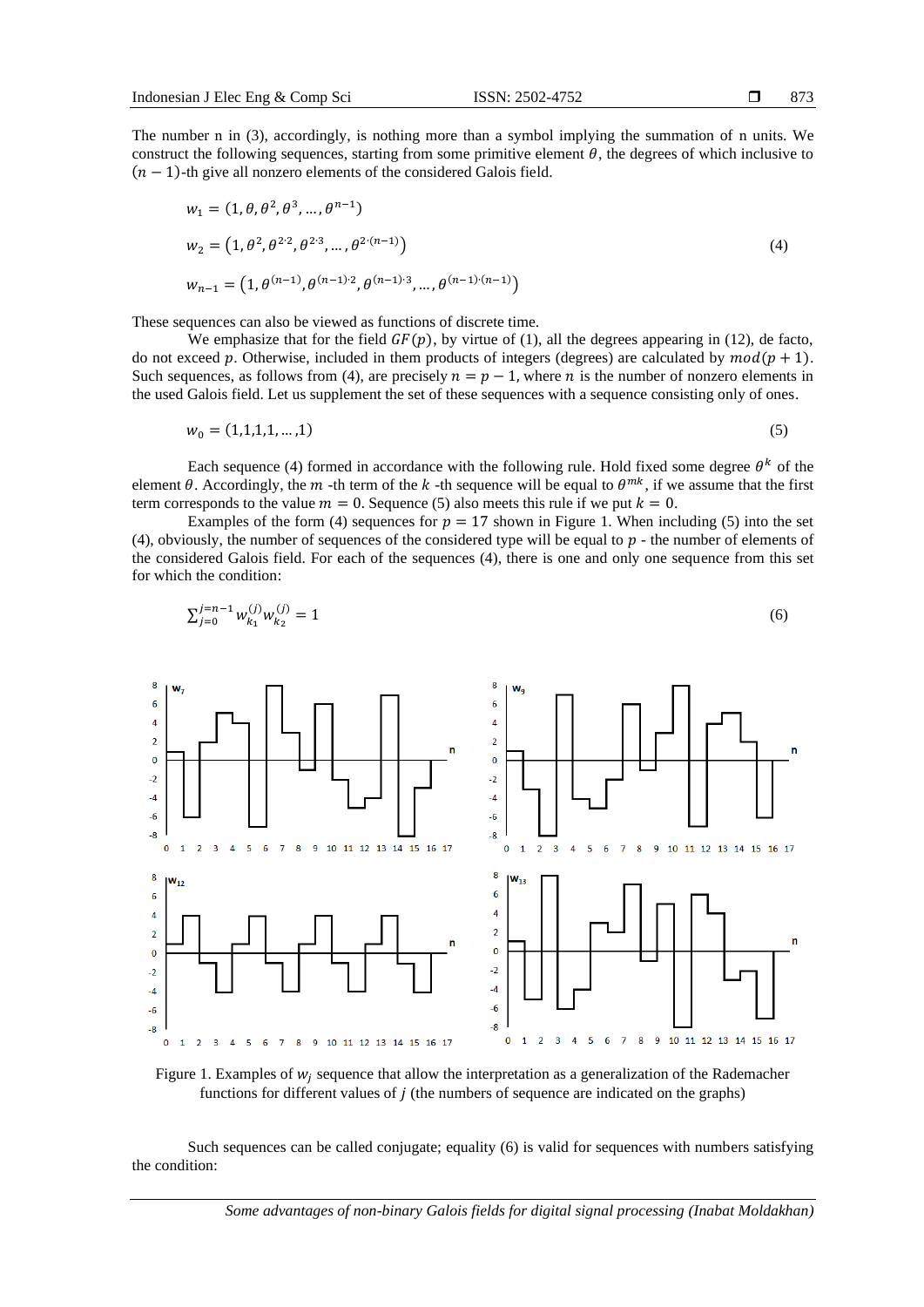$k_1 \equiv k_2 \pmod{p+1}$  (7)

Relation (6) follows from the fact that the direct product of sequences (4) by each other has the form:

$$
w_{k_1} * w_{k_2} = (1, \theta^{(k_1 + k_2)}, \theta^{2(k_1 + k_2)}, \dots, \theta^{(n-1)(k_1 + k_2)})
$$
\n(8)

Assuming

$$
\zeta = \theta^{(k_1 + k_2)}\tag{9}
$$

and applying (3), we obtain (10).

$$
\sum_{j=0}^{j=n-1} w_{k_1}^{(j)} w_{k_2}^{(j)} = \begin{cases} 1, k_1 \equiv k_2 \pmod{(p+1)} \\ 0, k_1 \not\equiv k_2 \pmod{(p+1)} \end{cases}
$$
(10)

Based on (10), one can immediately go to the spectral representation of the signal in the form

$$
\vec{u} = \sum_{j=0}^{j=n-1} z_j \vec{w}_j \tag{11}
$$

Multiplication of relation (11) by the vector  $\vec{w}_j^T$  conjugate (in the sense of (6) with  $\vec{w}_j$ , by virtue of (10), gives (12).

$$
(\overrightarrow{u}, \overrightarrow{w}_j^T) = \sum_{i=0}^{i=n-1} z_i (\overrightarrow{w}_i, \overrightarrow{w}_j^T) = z_j
$$
\n(12)

It follows from relation (12) that the obtained sequences can be interpreted as generalized Rademacher functions [21]-[23] that make up a complete system only for the case of the minimum numbers of unit of time.

Indeed, relation (10) can be interpreted by analogy with the condition of functions orthogonality of a complex variable under condition that considered piecewise continuous functions, that are reducible to sequences containing p unit of time, which corresponds to the use of the field  $GF(p)$ . It can be seen that such functions forming a complete basis, i.e., therethrough can be represented any function defined in  $p$  unite of time, as well as any  $p$ -periodic function.

In this case, the elements of the  $z_j$  field that calculated by (12) have the same meaning as the spectral components calculated using one or another basis of complex-valued functions. The only one difference is that when using the orthogonal basis of complex-valued functions, the amplitudes of the spectral components are also appeared complex quantities, and when using the spectral representation in non-binary Galois fields, they are elements of the same field.

It is essential that due to this, the amount of data that needed to transmit information about the spectrum turn out to be significantly less than, for example, when using the Walsh basis [24], [25]. Indeed, the amplitude of the spectral components calculated by using the Walsh basis can vary over a very wide range, and in the case under consideration, it knowingly lies in the same range as the original signal.

### **3. DESCRIPTION OF THE DIGITAL SPECTRUM OF THE SIGNAL DERIVATIVE IN TERMS OF NON-BINARY GALOIS FIELDS**

The functions presented above, which can be interpreted as generalized Rademacher functions, make it possible to obtain a result that is a direct analogue of the well-known property of harmonic signals, which consists in the fact that the Fourier transform of a signal, which time translated, differs from the initial one only by the phase factor.

$$
F[u(t - t_0)] = e^{-i\omega t_0} \int e^{-i\omega t_1} u(t) dt = e^{-i\omega t_0} F[u(t)] \tag{13}
$$

where t and  $\omega$  are time and frequency variables,  $F[u(t)]$  is the designation of the Fourier transform of the function  $(t)$ ,  $t_0$  is the shift interval along the time axis. We obtain a direct analogue of property (13) for spectra, which obtained from generalized Rademacher functions.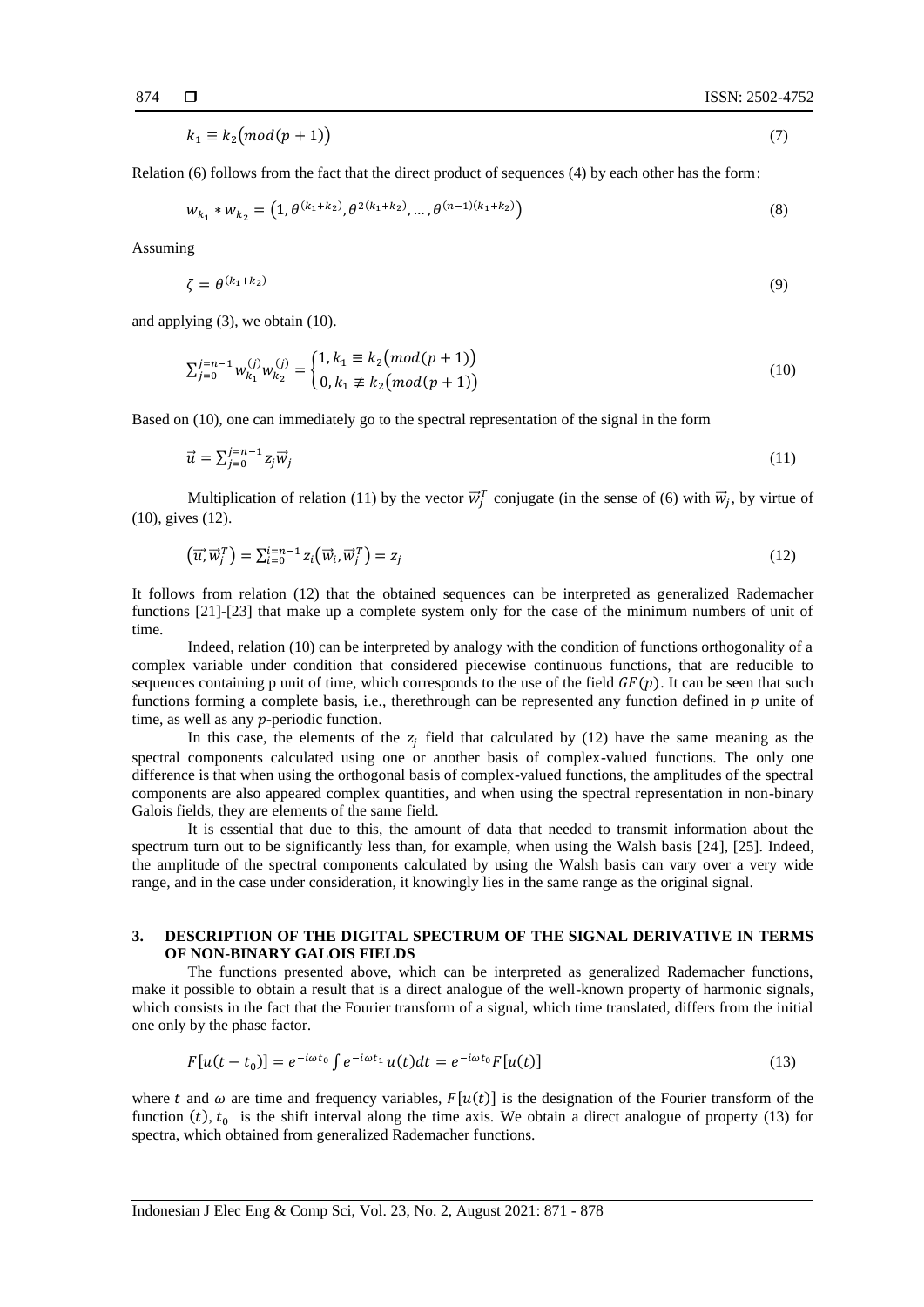The analogy with the time translation for periodic signals, that satisfy to the reporting system under consideration, the amplitude values of which displayed in a certain Galois field, is as follows. There is an original sequence.

$$
\vec{f}(0) = (f_0, f_1, f_2, f_3, \dots, f_{n-1})
$$
\n(14)

Cyclic permutation by one position corresponds to a time shift by one cycle.

$$
\vec{f}(1) = (f_{n-1}, f_0, f_1, f_2, \dots, f_{n-2})
$$
\n(15)

$$
\vec{f}(2) = (f_{n-2}, f_{n-1}, f_0, f_1, \dots, f_{n-3})
$$
\n(16)

Let us form a direct product.

$$
\vec{w}_k * \vec{f}(1) = (1 \cdot f_{n-1}, \theta^k \cdot f_0, \theta^{2k} \cdot f_1, \dots, \theta^{(n-1)k} \cdot f_{n-2})
$$
\n(17)

When summing (the operation of calculating the element of the Galois field corresponding to the amplitude of an individual spectral component), one can make a permutation.

$$
\left(\vec{w}_k, \vec{f}(1)\right) = f_0 \theta^k + f_1 \theta^{2k} + \dots + f_{n-2} \theta^{(n-1)k} + f_{n-1}
$$
\n(18)

Taking the factor  $\theta^k$  outside the bracket, we obtain

$$
\left(\vec{w}_k, \vec{f}(1)\right) = \theta^k \left(w_k, f(0)\right) \tag{19}
$$

where it is considered that  $\theta^k \theta^{(n-1)k} = \theta^{nk} = 1$ .

The same way,

$$
\left(\vec{w}_k, \vec{f}(m)\right) = \theta^{mk} \left(\vec{w}_k, \vec{f}(0)\right)
$$
\n(20)

It can be seen that the obtained (20) is a direct analogue of property (13) inherent in spectra, that calculated based on the decomposition of the signal by harmonic functions. This formula will be needed below to describe the spectra of the numerical derivatives of signals that represented in discrete form.

A special case of such an operation is the numerical search of the first derivative that reduces to calculating the difference.

$$
\Delta u(t) = u(t) - u(t - t_0) \tag{21}
$$

where is the duration of one cycle, during which the signal remains constant.

When passing to periodic or artificially periodic signals, that represented by sequences of the form (14), the operation (21) corresponds to calculating the difference between the two sequences.

$$
\vec{u}(0) = (u_0, u_1, u_2, \dots, u_{n-1})
$$
\n(22)

$$
\vec{u}(1) = (u_{n-1}, u_0, u_1, \dots, u_{n-2})
$$
\n(23)

Let us show that in the spectral representation it described through the analogue of the transfer function. Calculating the spectra of sequences (22) and (23), subtracting the obtained result from each other and using relation (20), we obtain (24).

$$
\left(\vec{w}_k, \vec{u}(1) - \vec{u}(0)\right) = \left(\theta^k - 1\right)\left(\vec{w}_k, \vec{u}(0)\right) \tag{24}
$$

i.e., a discrete analog of the differentiation operation in spectra terms, that constructed based on generalized Rademacher functions is indeed described through the analog of the transfer function.

This formula (25) clearly correlates with the well-known fact that, in the frequency representation the differentiation operation also reduced to the appearance of the simplest type of transfer function. Exactly,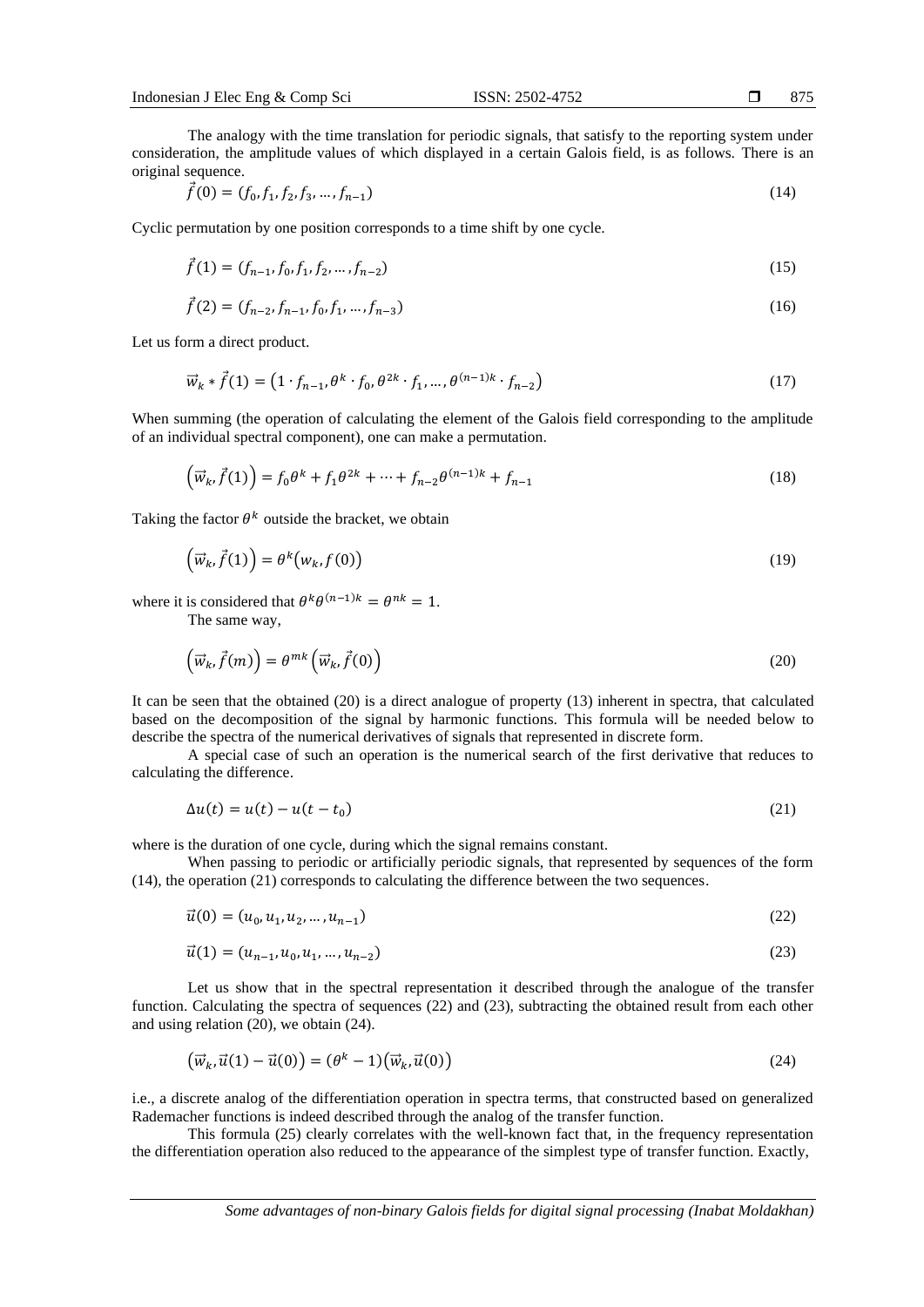$$
F\left[\frac{du}{dx}\right] = \int e^{-i\omega x} \frac{du}{dx} dx = -\int u(x) \frac{d}{dx} e^{i\omega x} dx = i\omega \int u(x) e^{i\omega x} dx = i\omega F[u]
$$
 (25)

This form of the transfer function of the differentiation operation, in particular, determines the well-known form of the formula for the impedance of a capacitor with C capacitance.

$$
Z_c = \frac{1}{i\omega c} \tag{26}
$$

Generalized Rademacher functions are valuable because they allow us to develop a similar approach but applied to digitized signals. In particular, for  $k \neq 0$ , (27) is valid.

$$
(\vec{w}_k, \vec{u}) = \frac{1}{(\theta^k - 1)} (\vec{w}_k, \Delta \vec{u}), k \neq 0
$$
\n<sup>(27)</sup>

The condition  $k \neq 0$  means that all components can be restored, except for the constant.

The resulting relation (27) opens up a number of additional possibilities for both digital signal processing and for their transmission. In particular, the numerical derivative of a signal with an  $\varepsilon$ -covering can take only three values by definition (which corresponds to ternary logic). Obviously, that if transmit only information about the derivative then for this will require less bandwidth. However, this approach is not acceptable for practical use due to the inevitable accumulation of errors. On the contrary, the noted circumstance can be used if transmit the information about the spectra - each spectral component (more precisely, the corresponding element of the Galois field) is calculated based on information about the entire signal profile over the all  $p$ -interval, and the number  $p$  can be made large enough.

Further, the functions, interpreted as generalized Rademacher functions, make it possible to develop a digital analogue of the transfer function apparatus for any linear radio-engineering networks (more broadly, for any linear systems). This follows from the fact that any linear operations performed on functions in the digital representation (if they have the property of invariance with respect to time translation) in the spectral representation take the form.

$$
(\vec{w}_k, \vec{u}) = K(\theta)(\vec{w}_k, \Delta \vec{u})
$$
\n(28)

which can be shown in the same way in which relation (27) was obtained.

The expediency of using formulas of the form (28) for radio-technical circuits of this type can obviously be disputed. However, they can certainly be useful, for example, for solving problems of finding equivalent radio circuits of various kinds of processes (for example, equivalent circuits of electrochemical cells, etc.). In this case, the task can be formulated as follows. There is a definite function of time (signal), which appears as a response to some influences on the system, which studied experimentally. It is required to establish whether there are radio-technical circuits that is equivalent to the system under consideration in terms of signal conversion. And if so, which one?

To solve problems of this kind, the transition to digital representation is obviously useful, since it significantly simplifies computational procedures, in many respects it turns out to remove the question of measurement errors, etc.

#### **4. CONCLUSION**

The using of non-binary Galois fields indeed creates quite definite advantages for processing digital signals that varying in a finite range of amplitudes. In this case, it becomes possible a certain element of the Galois field put in correspondence to each of the signal amplitude levels. This approach allows, firstly, to construct a wide variety of analogs of orthogonal bases, differing in that the operations which necessary for digital signal processing are carried out in the sense of multiplication, addition, etc. Galois fields. An illustration of the additional possibilities that arise is, in particular, the construction of a basis in which the functions that included in it, can be interpreted as generalized Rademacher functions. It is essential that such functions form complete bases for any  $p$ -interval, to which correspond to the signals that defined at  $p$ -unit of time, where  $p$  is a prime number.

Such complete bases have (in contrast to the complete Walsh basis, which is built on the basis of Rademacher functions) many properties of harmonic functions, in particular, in the spectral representation, the operations of differentiation and shift along the time axis are described through analogs of transfer functions, etc. All this in aggregate makes it possible to assert that orthogonal bases that constructed in Galois fields are a promising means of discrete description of any nature systems, the amplitude of signals in which changes in a finite range.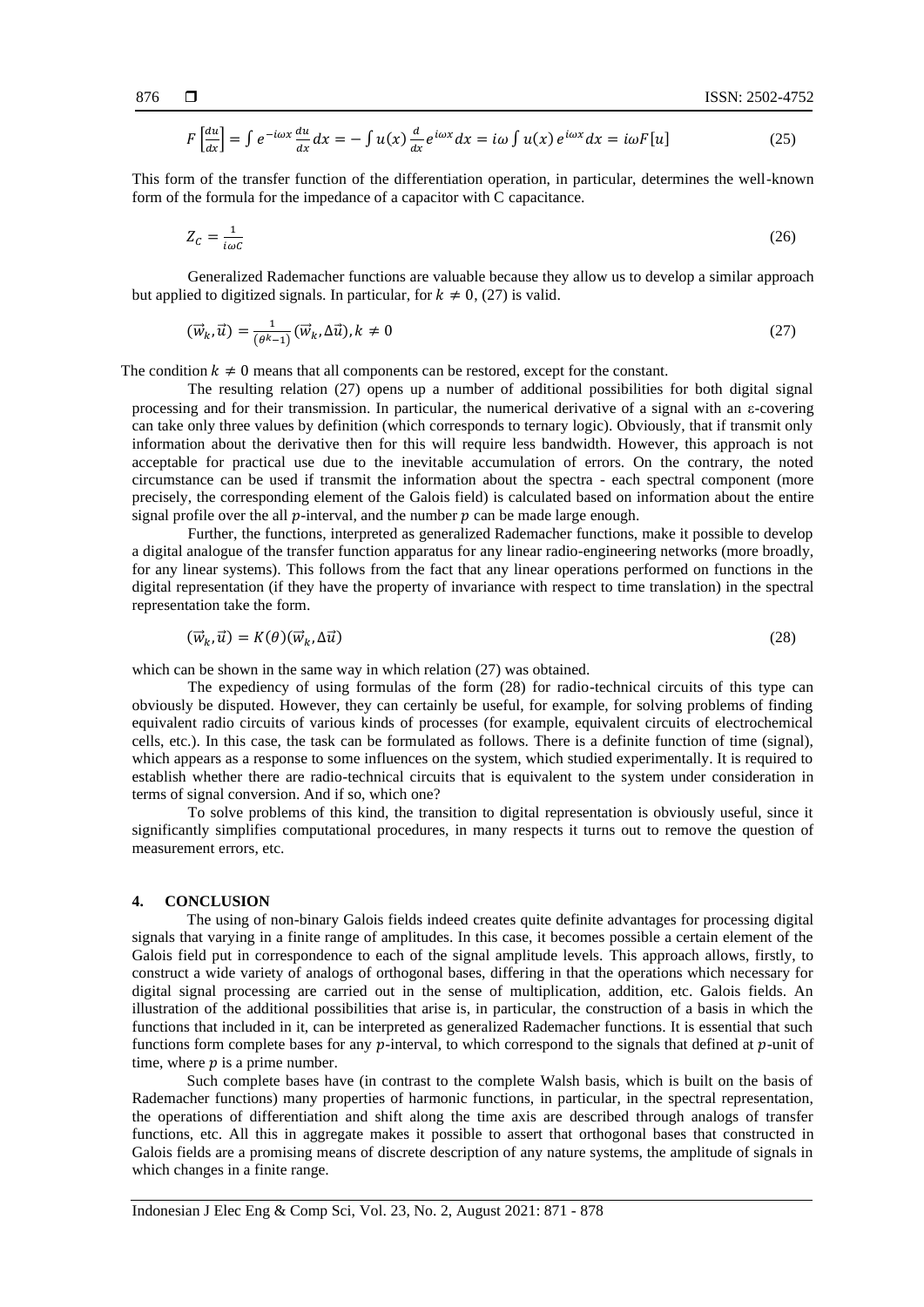#### **REFERENCES**

- [1] M. Poolakkaparambil, J. Mathew, A. M. Jabir, and S. P. Mohanty, "An Investigation of Concurrent Error Detection over Binary Galois Fields in CNTFET and QCA Technologies," in *2012 IEEE Computer Society Annual Symposium on VLSI*, 2012, pp. 141-146, doi: 10.1109/ISVLSI.2012.57.
- [2] T. Pruss, P. Kalla, and F. Enescu, "Equivalence verification of large Galois field arithmetic circuits using wordlevel abstraction via Gröbner bases," in *Proceedings of the 51st Annual Design Automation Conference*, 2014, pp. 1-6.
- [3] X. Liu, Y. Fan, and H. Liu, "Galois LCD codes over finite fields," *Finite Fields and Their Applications*, vol. 49, pp. 227–242, 2018, doi: 10.1016/j.ffa.2017.10.001.
- [4] S. Shivashankar, M. Kudari, and P. S. Hiremath, "A Galois field-based texture representation for face recognition," *International Journal of Applied Engineering Research*, vol. 13, no. 18, pp. 13460-13465, 2018.
- [5] S. Lin, K. Abdel-Ghaffar, J. Li, and K. Liu, "Iterative soft-decision decoding of reed-Solomon codes of prime lengths," in *2017 IEEE International Symposium on Information Theory (ISIT)*, 2017, pp. 341-345, doi: 10.1109/ISIT.2017.8006546.
- [6] P. Liu, Z. Pan, and J. Lei, "Parameter Identification of Reed-Solomon Codes Based on Probability Statistics and Galois Field Fourier Transform," *IEEE Access*, vol. 7, pp. 33619-33630, 2019, doi: 10.1109/ACCESS.2019.2904718.
- [7] Q. Huang, L. Tang, S. He, Z. Xiong, and Z. Wang, "Low-Complexity Encoding of Quasi-Cyclic Codes Based on Galois Fourier Transform," *IEEE Transactions on Communications*, vol. 62, no. 6, pp. 1757-1767, June 2014, doi: 10.1109/TCOMM.2014.2316174.
- [8] G. Wu, B. Zhang, X. Wen, and D. Guo, "Blind recognition of BCH code based on Galois field Fourier transform," in *2015 International Conference on Wireless Communications & Signal Processing (WCSP)*, 2015, pp. 1-4, doi: 10.1109/WCSP.2015.7341243.
- [9] A. Karpenko and N. Tomova, "Bochvar's three-valued logic and literal paralogics: Their lattice and functional equivalence," *Logic and Logical Philosophy*, vol. 26, no. 2, pp. 207-235, 2017.
- [10] A. Schumann, "Logical Determinacy versus Logical Contingency. The Case of Łukasiewicz's Three-valued Logic," *Studia Humana*, vol. 8, no. 2, pp. 8-15, Dec 2019.
- [11] N. Francez and M. Kaminski, "Structural rules for multi-valued logics," *Logica Universalis*, vol. 13, no. 1, pp. 65-75, 2019.
- [12] J. Lukasiewicz, "On three-valued logic," in *Select works*, Amsterdam: North-Holland Publishing Company, 1970, pp. 87–88.
- [13] I.E. Suleimenov, *et al*., "Artificial Intelligence: what is it?," in *Proceedings of the 2020 6th International Conference on Computer and Technology Applications*, 2015, pp. 22-25.
- [14] I.E. Suleimenov, *et al*., "Dialectical understanding of information in the context of the artificial intelligence problems," in *IOP Conference Series: Materials Science and Engineering*, vol. 630, no. 1, 2019, pp. 012007.
- [15] D. V. Efanov, "Ternary Parity Codes: Features," *2019 IEEE East-West Design & Test Symposium (EWDTS)*, 2019, pp. 1-5, doi: 10.1109/EWDTS.2019.888441.
- [16] C. Vudadha, A. Surya, S. Agrawal, and M. B. Srinivas, "Synthesis of Ternary Logic Circuits Using 2:1 Multiplexers," *IEEE Transactions on Circuits and Systems I: Regular Papers*, vol. 65, no. 12, pp. 4313-4325, Dec. 2018, doi: 10.1109/TCSI.2018.2838258.
- [17] M. Shahangian, S. A. Hosseini, and S. H. P. Komleh, "Design of a multi-digit binary-to-ternary converter based on CNTFETs," *Circuits, Systems, and Signal Processing*, vol. 38, no. 6, pp. 2544-2563, 2019, doi: [10.1007/s00034-](https://doi.org/10.1007/s00034-018-0977-3) [018-0977-3.](https://doi.org/10.1007/s00034-018-0977-3)
- [18] T. Liu and X. Chen, "Deep Learning-Based Belief Propagation Algorithm over Non-Binary Finite Fields," in *2020 International Conference on Wireless Communications and Signal Processing (WCSP)*, 2020, pp. 164-169, doi: 10.1109/WCSP49889.2020.9299875.
- [19] H. Ding, *et al*., "Low Complexity Iterative Receiver with Lossless Information Transfer for Non-Binary LDPC Coded PDMA System," *IEEE Access*, vol. 8, pp. 150964-150973, 2020, doi: 10.1109/ACCESS.2020.3016697.
- [20] H. P. Thi and H. Lee, "Basic-Set Trellis Min–Max Decoder Architecture for Nonbinary LDPC Codes with High-Order Galois Fields," *IEEE Transactions on Very Large Scale Integration (VLSI) Systems*, vol. 26, no. 3, pp. 496-507, March 2018, doi: 10.1109/TVLSI.2017.2775646.
- [21] B. Schotsch, R. Lupoaie, and P. Vary, "The performance of low-density random linear fountain codes over higher order Galois fields under maximum likelihood decoding," in *2011 49th Annual Allerton Conference on Communication, Control, and Computing (Allerton)*, 2011, pp. 1004-1011, doi: 10.1109/Allerton.2011.6120277.
- [22] I. Moldakhan, D. B. Shaltikova, Z. M. Egemberdyeva, and I. E. Suleimenov, "Application of ternary logic for digital signal processing," in *IOP Conference Series: Materials Science and Engineering, IOP Publishing*, 2020, vol. 946, no. 1, pp. 012002.
- [23] J. Song, Y. Yang, Y. Zhu, and Z. Jin, "A high precision tracking system based on a hybrid strategy designed for concentrate sunlight transmission via fibers," *Renewable energy*, vol. 58, pp. 12-19, Sept. 2013, doi[: 10.1016/j.renene.2013.01.022.](https://doi.org/10.1016/j.renene.2013.01.022)
- [24] A. Roth, A. Georgiev, and H. Boudinov, "Design and construction of a system for sun-tracking," *Renewable energy*, vol. 29, no. 3, pp. 393-402, 2004, doi: [10.1016/S0960-1481\(03\)00196-4.](https://doi.org/10.1016/S0960-1481(03)00196-4)
- [25] W. Kester, *Analog-digital conversion*, Analog Devices, 2004.